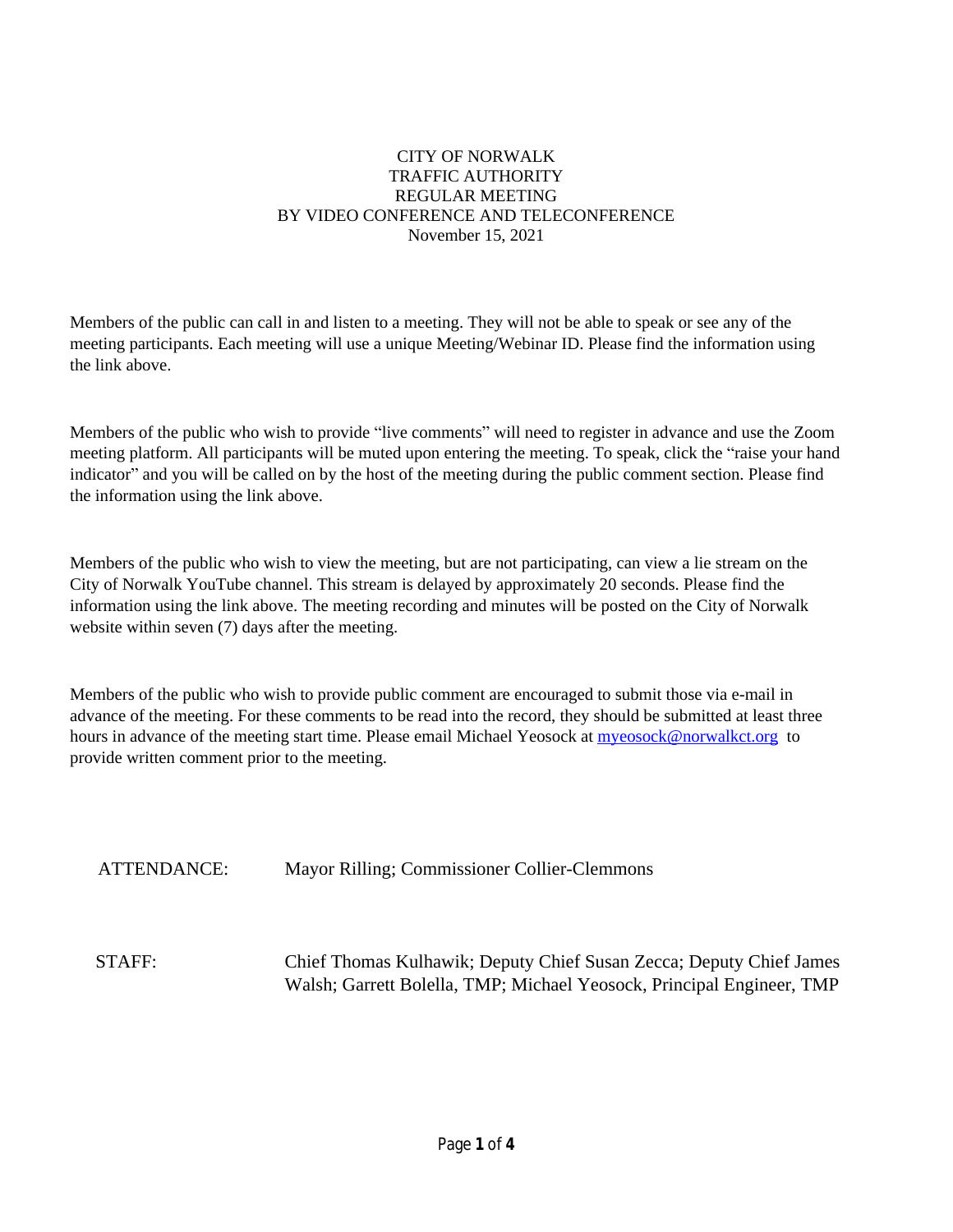## **CALL TO ORDER**

Mayor Rilling called the meeting order at 4:01PM.

## **1. APPROVE THE MINUTES OF THE MEETING OF SEPTEMBER 20, 2021.**

#### **\*\* COMMISSIONER COLLIER-CLEMMONS MOVED TO APPROVE THE MINUTES OF THE MEETING OF SEPTEMBER 20, 2021, AS SUBMITTED. \*\* THE MOTION PASSED UNANIMOUSLY.**

## **2. APPROVE THE MEETING SCHEDULE CALENDAR FOR 2022.**

#### **\*\*COMMISSIONER COLLIER-CLEMMONS MOVED TO APPROVE THE MEETING SCHEDULE CALENDAR FOR 2022. \*\* THE MOTION PASSED UNANIMOUSLY.**

### **3. APPROVE THE RACE ROUTE FOR THE 30TH ANNUAL NORWALK RIVER FUN RUN ON SATURDAY, DECEMBER 11, 2021.**

Mr. Yeosock said the run will begin at Veterans Park and go to the Maritime Aquarium and is sponsored by the Recreation and Parks Department. He said it will take place on December 11, 2021, and set up will begin at 7:00AM and the event will end by 11:00AM.

# **\*\* COMMISSIONER COLLIER-CLEMMONS MOVED TO APPROVE THE RACE ROUTE FOR THE 30TH ANNUAL NORWALK RIVER FUN RUN ON SATURDAY, DECEMBER 11, 2021.**

**\*\* THE MOTION PASSED UNANIMOUSLY.**

## **4. APPROVE THE ROUTE FOR THE NEW NORWALK JINGLE BELL 5K ON SATURDAY, DECEMBER 4, 2021.**

Mr. Yeosock said that this is a new race that the Recreation and Parks Department wants to organize, and the race will begin at Calf Pasture Beach, and they have been reaching out to the neighborhood to advise them of this event. He said the race will be held on Saturday, December 4, 2021. Commissioner Collier-Clemmons asked how many participants they are expecting. Mayor Rilling said that a maximum of 1000 tickets will be sold.

**\*\* COMMISSIONER COLLIER-CLEMMONS MOVED TO APPROVE THE ROUTE FOR THE NEW NORWALK JINGLE BELL 5K ON SATURDAY, DECEMBER 4, 2021. \*\* THE MOTION PASSED UNANIMOUSLY.**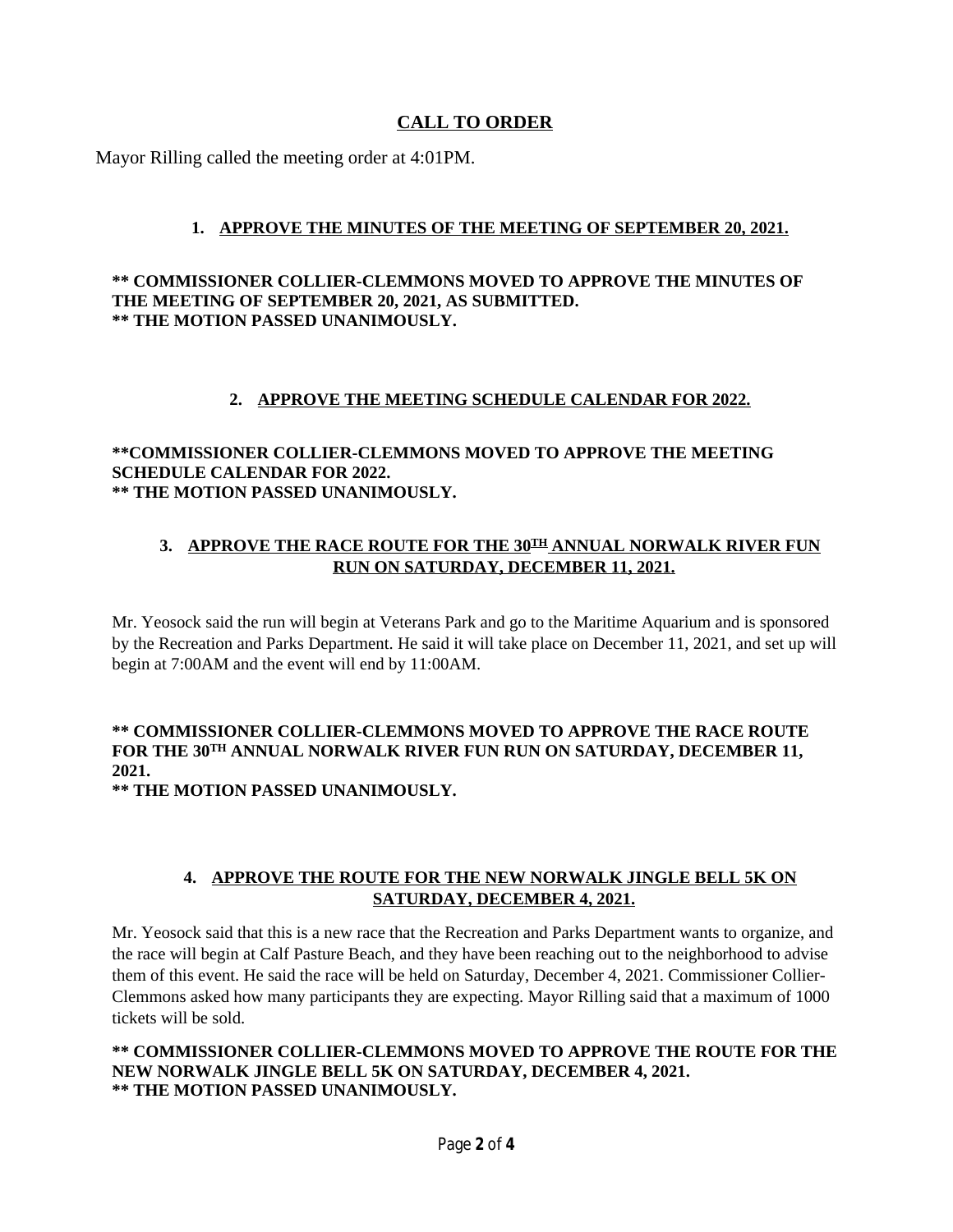### **5. APPROVE THE ROUTE FOR THE TCA LIGHT UP ROWAYTON ON SUNDAY, NOVEMBER 28, 2021.**

Mr. Yeosock said this event has been held annually for years, and once the Traffic Authority has approved the race it will also need state approval.

### **\*\* COMMISSIONER COLLIER-CLEMMONS MOVED TO APPROVE THE ROUTE FOR THE TCA LIGHT UP ROWAYTON ON SUNDAY, NOVEMBER 28, 2021.**

#### **\*\* COMMISSIONER COLLIER-CLEMMONS MOVED TO SUSPEND THE RULES TO ADD PUBLIC PARTICIPATION TO THE AGENDA. \*\* THE MOTION PASSED UNANIMOUSLY.**

Ms. Cece stated that she is requesting that item 6 of the agenda be tabled and went on the say that in 2015 this same topic was discussed in conjunction with the don't block the box on North Street and was sprung on all the residents at that time, and she has emails and letters from that time on what some of the concerns were. She provided a justification on why the item should be tabled and said that when this was discussed in 2015 there were items discussed that made the don't block the box at East Avenue @ Olmstead Place challenging, and after discussions with the stake holders and city officials it was decided then that it should not be implemented because the turns coming out of Olmstead Place would be troublesome with a don't block the box, and no matter which way people where trying to turn on or off of the street seemed to create a dilemma. She said the other point that was brought up by the police department was that there is no way for the police to enforce the don't block the box because there is no way to safely pull over a motorist who is in violation. She said she applauds Mr. Bolella and staff for bringing the issue back up as residents on all sides of this topic have been frustrated, and in 2015 there was a list a viable alternatives that could be implemented in lieu of don't block the box and despite the numerous requests the city has never maintained the marking and signage that is currently there the same way they do on the opposite side of the bridge for the people turning left out of Colony Street. In closing she said that she would be happy to meet with city officials to discuss this further and that the item should be tabled and is worthy of revisiting because there still could be a viable solution and asked that a meeting be coordinated with the residents of Olmstead Place and Knickerbocker Street which she would be happy to coordinate, or with the greater community at large through her role with the East Norwalk Neighborhood Association.

Mr. Bolella thanked Ms. Cece for her comments and said that staff realizes this was an issue in 2015 and continues to be an issue today and this request came from a resident who referenced the challenges of getting into or out of the street. He said he had the opportunity to conduct several field investigations and view some drone photography and all documentation recommends that in addition to a do not block the intersection sign the pavement markings are needed, and this has been proven to be effective and is subject to fine language giving an additional tool for enforcement. He said staff does recognize that the ordinance will need to be updated to include this intersection but believes that pavement markings will improve compliance and staff is recommending having this intersection look similar to other intersections